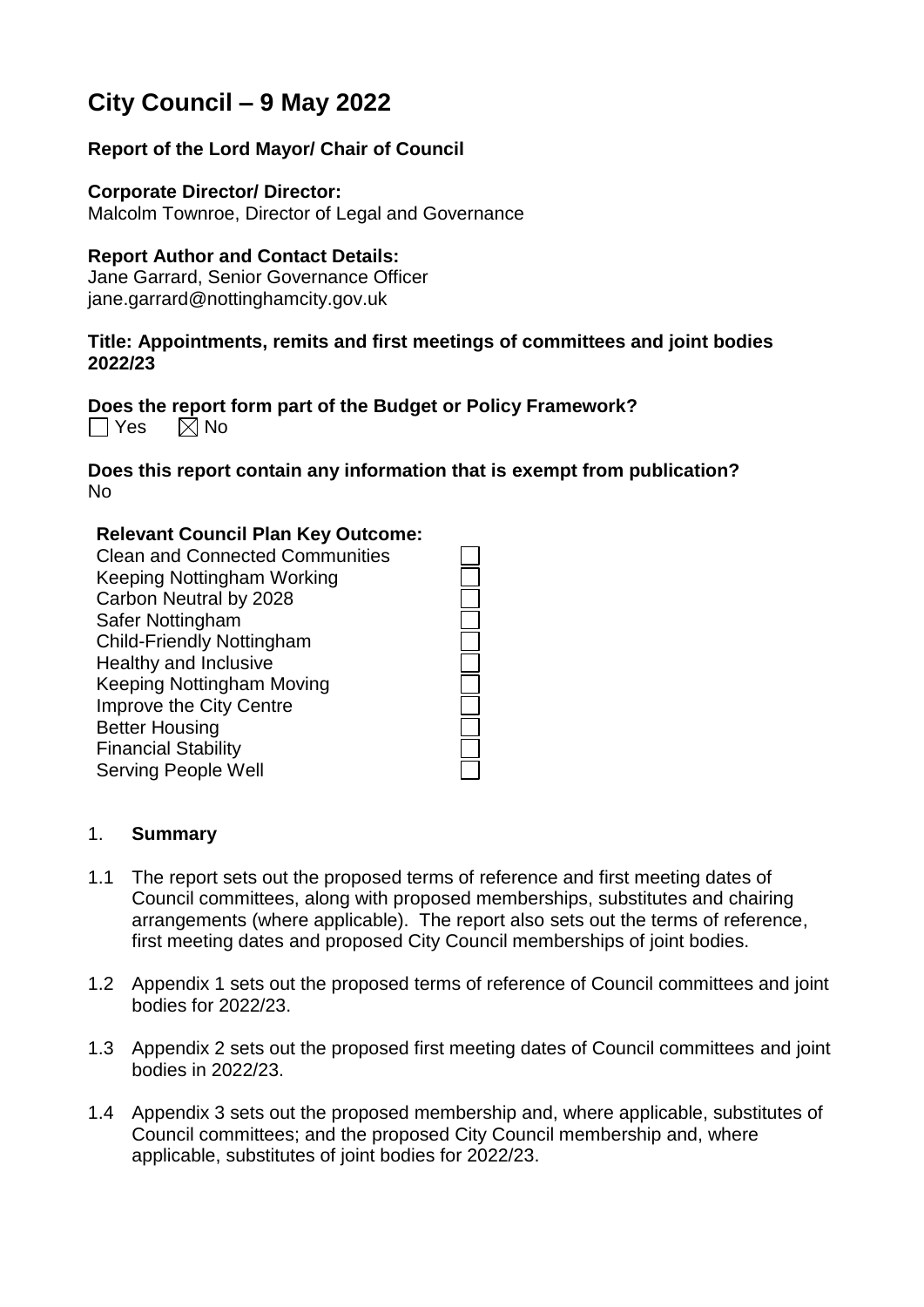## 2. **Recommendations**

- 2.1 To agree the terms of reference for Council committees and joint bodies for 2022/23, as set out in Appendix 1.
- 2.2 To agree the first meeting dates for Council committees and joint bodies for 2022/23, as set out in Appendix 2.
- 2.3 To agree the membership and substitutes, where applicable, for Council committees and the City Council membership and substitutes, where applicable, for joint bodies for 2022/23, as set out in Appendix 3.
- 2.4 To appoint the committee chairs and vice chairs for 2022/23 for committees that Council is responsible for appointing, as set out in Appendix 3.
- 2.5 To amend the Constitution to reflect the agreed terms of reference of Council committees and joint bodies for 2022/23.

#### 3. **Reasons for recommendations**

3.1 To ensure that the terms of reference for, appointments to and first meeting dates of Council committees and joint bodies are agreed for municipal year 2022/23.

#### 4. **Other options considered in making recommendations**

4.1 No other options have been considered. Council is responsible for agreeing the terms of reference and appointing the membership for Council committees.

## 5. **Consideration of Risk**

5.1 Not applicable.

## 6. **Background (including outcomes of consultation)**

- 6.1 Council establishes non-executive committees and agrees and amends their terms of reference, determines their composition and makes appointments to them. Council also appoints the chairs of the committees that it has established with the exception of those committees that are responsible for appointing their own chair.
- 6.2 After Council has established the committee structure and membership for the year, the Constitution enables the Director of Legal and Governance to approve in-year changes to committee memberships, either at the request of the relevant political group or because a member has resigned or ceased to be eligible for membership. Such changes are reported to the next meeting of Council.

#### 7. **Finance colleague comments (including implications and value for money)**

#### 7.1 Not applicable

## 8. **Legal colleague comments**

8.1 The proposed terms of reference and appointments are in line with the Council's Constitution.